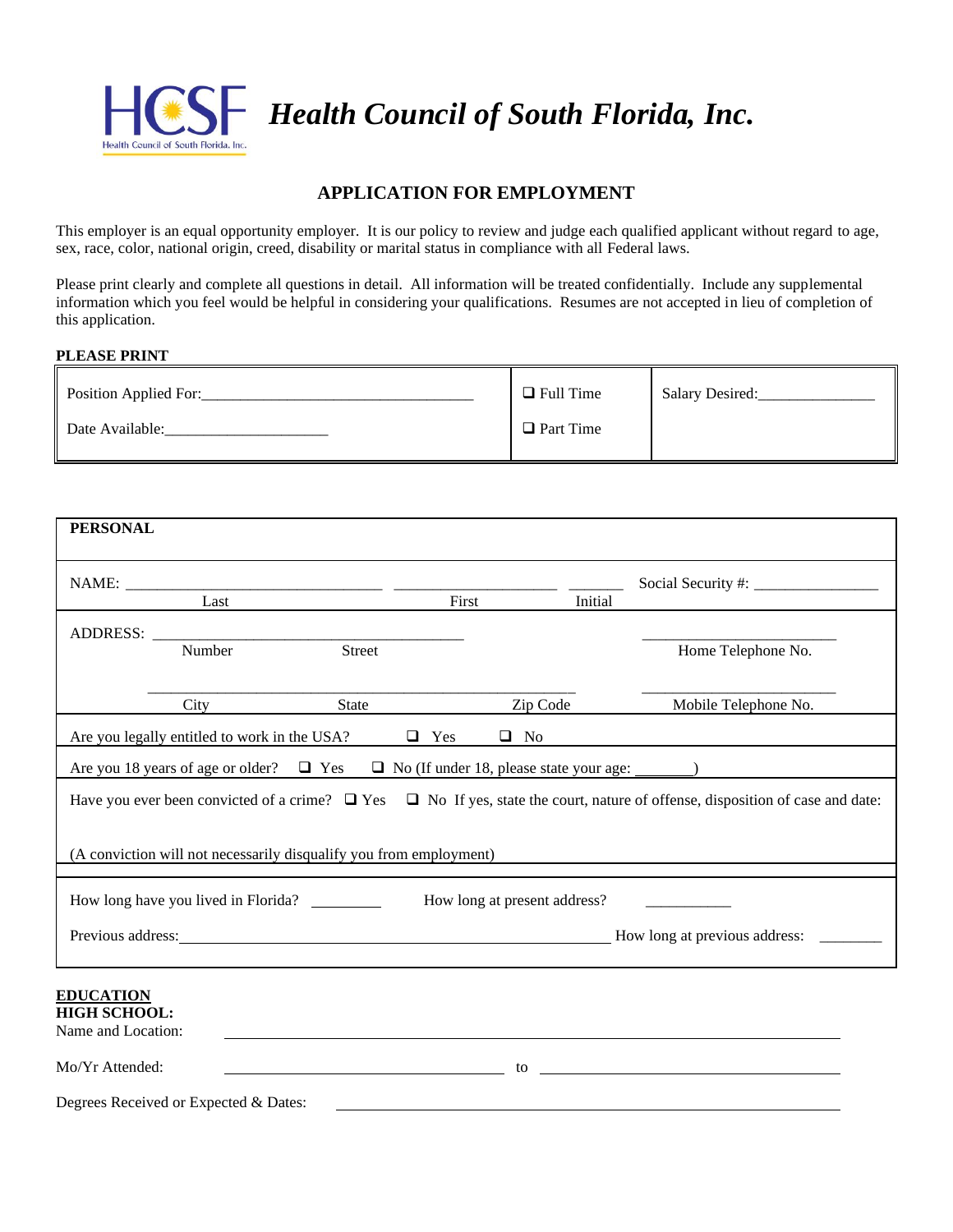

| <b>COLLEGE/UNIVERSITY:</b><br>Name and Location:                                                                                                                                                                              |                                                                                                                                                                                                                                |
|-------------------------------------------------------------------------------------------------------------------------------------------------------------------------------------------------------------------------------|--------------------------------------------------------------------------------------------------------------------------------------------------------------------------------------------------------------------------------|
| Mo/Yr Attended:                                                                                                                                                                                                               |                                                                                                                                                                                                                                |
| Degrees Received or Expected & Dates:                                                                                                                                                                                         | <u> 1989 - Johann Stoff, amerikansk politiker (d. 1989)</u>                                                                                                                                                                    |
| <b>OTHER:</b><br>Name and Location:                                                                                                                                                                                           | <u> 1989 - Johann Stoff, deutscher Stoffen und der Stoffen und der Stoffen und der Stoffen und der Stoffen und der</u>                                                                                                         |
| Mo/Yr Attended:                                                                                                                                                                                                               | $\sim$ to $\sim$ to $\sim$                                                                                                                                                                                                     |
| Degrees Received or Expected & Dates:                                                                                                                                                                                         | <u> 1989 - John Harry Harry Harry Harry Harry Harry Harry Harry Harry Harry Harry Harry Harry Harry Harry Harry</u>                                                                                                            |
| <b>CONTINUING EDUCATION:</b>                                                                                                                                                                                                  |                                                                                                                                                                                                                                |
|                                                                                                                                                                                                                               | Present: Future: Future: Future: Future: Future: Future: Future: Future: Future: Future: Future: Future: Future: Future: Future: Future: Future: Future: Future: Future: Future: Future: Future: Future: Future: Future: Futur |
|                                                                                                                                                                                                                               | Honors and/or Scholarships: Note that the state of the state of the state of the state of the state of the state of the state of the state of the state of the state of the state of the state of the state of the state of th |
| <b>Special Skills and Qualifications:</b>                                                                                                                                                                                     |                                                                                                                                                                                                                                |
| $\Box$ Typing $\Box$ wpm                                                                                                                                                                                                      | $\Box$ Foreign Languages (please specify)                                                                                                                                                                                      |
| Shorthand ___________ wpm                                                                                                                                                                                                     | $\Box$ Computer Skills Access $\Box$ Word $\Box$ Excel $\Box$                                                                                                                                                                  |
| Other: Changes of the Community of the Community of the Community of the Community of the Community of the Community of the Community of the Community of the Community of the Community of the Community of the Community of |                                                                                                                                                                                                                                |
| Please identify any exceptions and reasons for not contacting prior employers:                                                                                                                                                | May we contact your present employer? $\Box$ Yes $\Box$ No Previous employer? $\Box$ Yes $\Box$ No                                                                                                                             |
|                                                                                                                                                                                                                               |                                                                                                                                                                                                                                |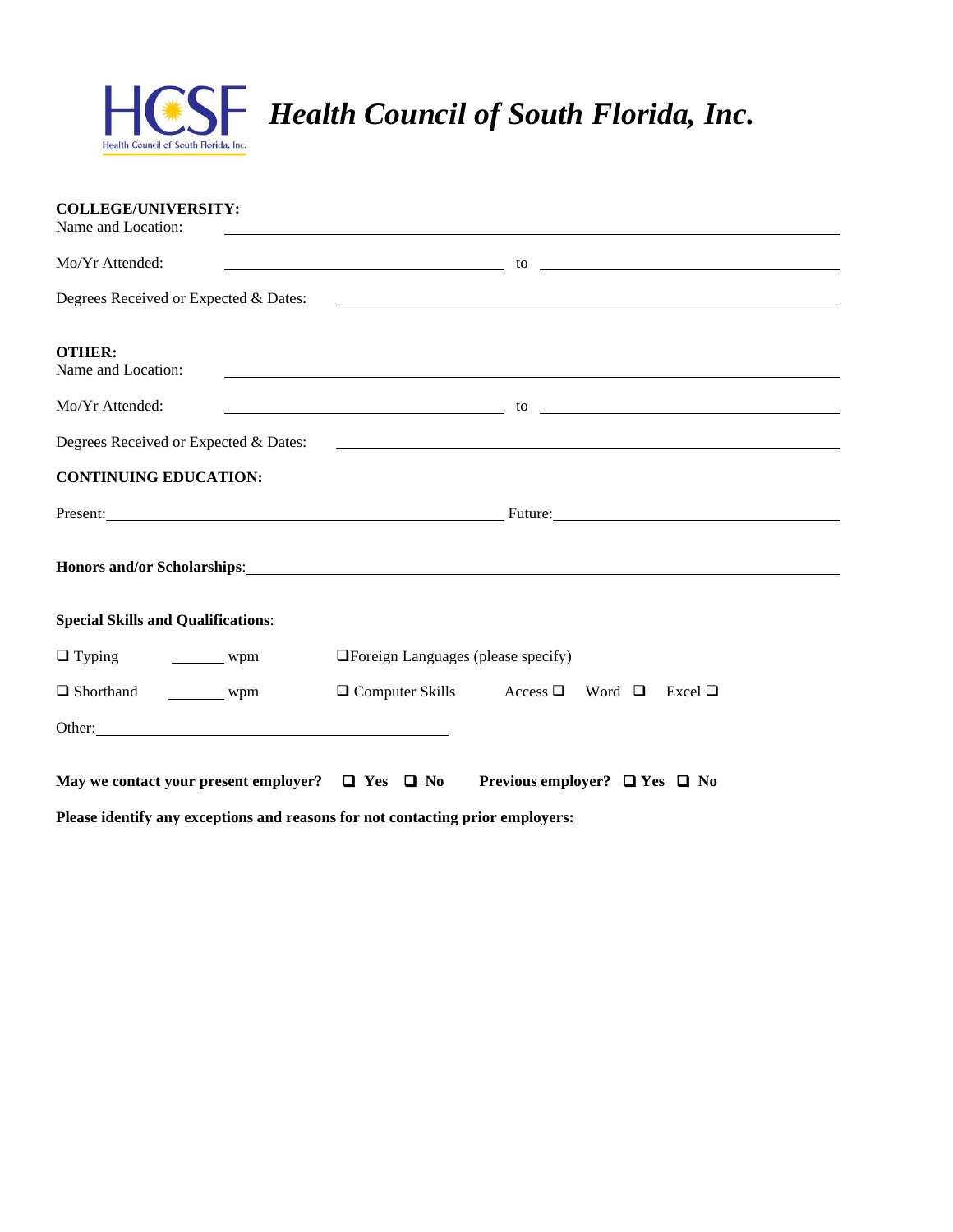

**REFERENCES** Give names of three persons, NOT RELATIVES, who have known you for several years.

| <b>Name</b>             | Telephone No. | Occupation |
|-------------------------|---------------|------------|
|                         |               |            |
|                         |               |            |
|                         |               |            |
| <b>MILITARY SERVICE</b> |               |            |
| Branch of Service_      | From          | To         |

In order to permit a check of your work and/or educational records, should we be made aware of any change of names or assumed name that you previously used?  $\Box$  Yes  $\Box$  No If yes, identify names and releval □ Yes □ No If yes, identify names and relevant dates:

#### **EMPLOYMENT**

Account for all employment and unemployment during the past 10 years. Start with recent employer and work back in time. If you do not have enough space, you may give more complete and detailed information on a separate sheet of paper. Accuracy of dates and addresses is essential.

| Dates      | Name & Address of Employer | Salary                                                       | Duties                         |
|------------|----------------------------|--------------------------------------------------------------|--------------------------------|
| From       |                            | Lowest<br>$\mathbb{S}$<br>per                                | Duties:                        |
| To         |                            | Last<br>$\frac{\text{S}}{\text{S}}$ per                      | Reason for Leaving:            |
| From<br>To |                            | Lowest<br>$\mathbb{S}$<br>per<br>Last<br>$\mathbb{S}$<br>per | Duties:<br>Reason for Leaving: |
| From<br>To |                            | Lowest<br>$\mathbb{S}$<br>$per$ <sub>____</sub>              | Title: Title:<br>Duties:       |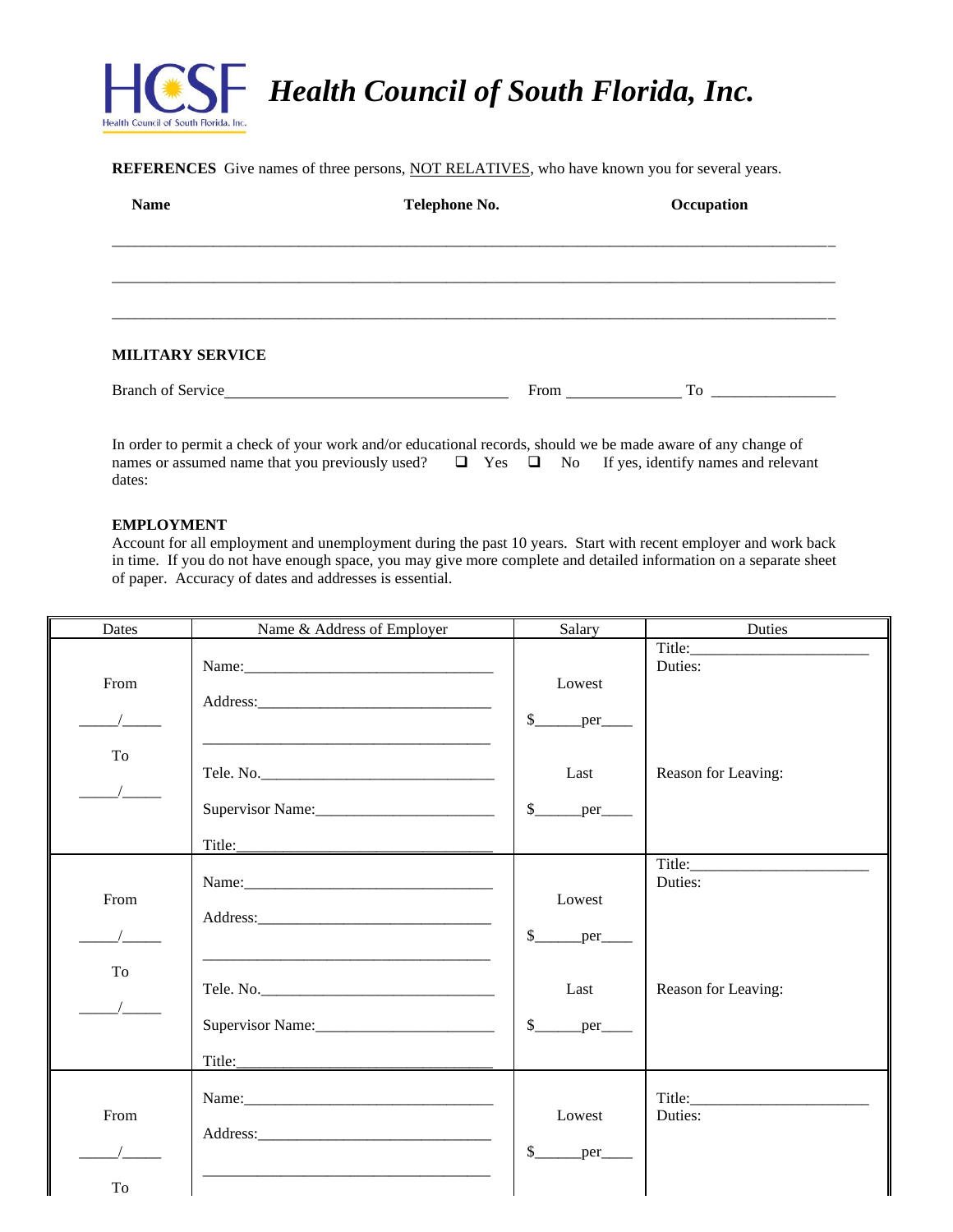

|      |                                                                                                                                                                                                                               | Last                 | Reason for Leaving: |
|------|-------------------------------------------------------------------------------------------------------------------------------------------------------------------------------------------------------------------------------|----------------------|---------------------|
|      | Supervisor Name:                                                                                                                                                                                                              | <sup>\$</sup><br>per |                     |
|      | Title:                                                                                                                                                                                                                        |                      |                     |
|      | Name: Name and the second contract of the second contract of the second contract of the second contract of the second contract of the second contract of the second contract of the second contract of the second contract of |                      | Duties:             |
| From |                                                                                                                                                                                                                               | Lowest               |                     |
|      |                                                                                                                                                                                                                               | \$<br>per            |                     |
| To   | Tele. No.                                                                                                                                                                                                                     | Last                 | Reason for Leaving: |
|      |                                                                                                                                                                                                                               |                      |                     |
|      | Supervisor Name:                                                                                                                                                                                                              | \$.<br>per           |                     |
|      | Title:                                                                                                                                                                                                                        |                      |                     |